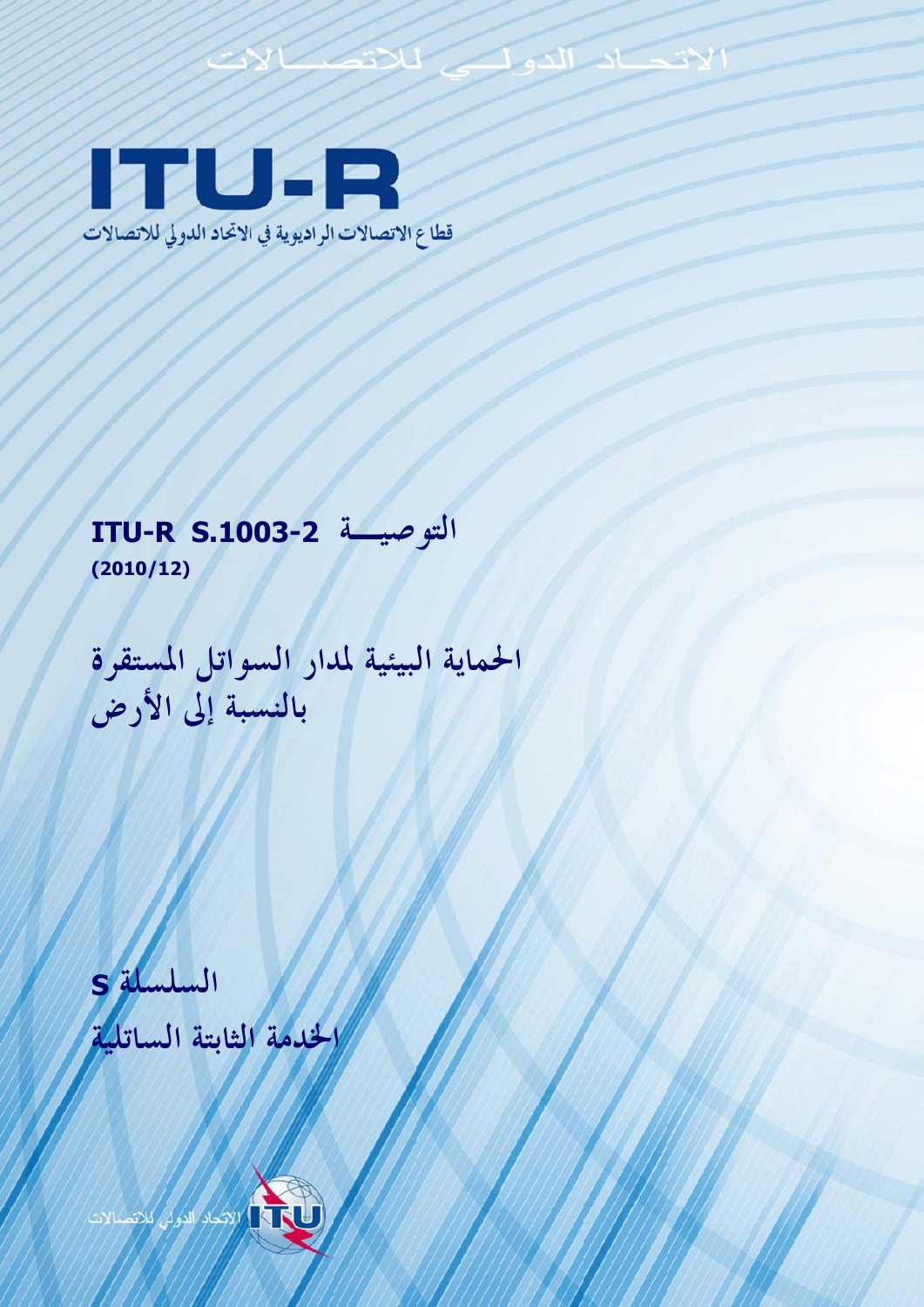### تمهيسد

يضطلع قطاع الاتصالات الراديوية بدور يتمثل في تأمين الترشيد والإنصاف والفعالية والاقتصاد في استعمال طيف الترددات الراديوية في جميع خدمات الاتصالات الراديوية، بما فيها الخدمات الساتلية، وإجراء دراسات دون تحديد لمدى الترددات، تكون أساساً لإعداد التوصيات واعتمادها.

ويؤدي قطاع الاتصالات الراديوية وظائفه التنظيمية والسياساتية من حلال المؤتمرات العالمية والإقليمية للاتصالات الراديوية وجمعيات الاتصالات الراديوية بمساعدة لجان الدراسات.

# سياسة قطاع الاتصالات الراديوية بشأن حقوق الملكية الفكرية (IPR)

يرد وصف للسياسة التي يتبعها قطاع الاتصالات الراديوية فيما يتعلق بحقوق الملكية الفكرية في سياسة البراءات المشتركة بين قطاع تقييس الاتصالات وقطاع الاتصالات الراديوية والمنظمة الدولية للتوحيد القياسي واللحنة الكهرتقنية الدولية (ITU-T/ITU-R/ISO/IEC) والمشار إليها في الملحق 1 بالقرار ITU-R 1. وترد الاستمارات التي ينبغي لحاملي البراءات استعمالها لتقديم بيان عن البراءات أو للتصريح عن منح رخص في الموقع الإلكتروني <u>http://www.itu.int/ITU-R/go</u>/patents/en حيث يمكن أيضاً الاطلاع على المبادئ التوجيهية الخاصة بتطبيق سياسة البراءات المشتركة وعلى قاعدة بيانات قطاع الاتصالات الراديوية التي تتضمن معلومات عن البراءات.

| سلاسل توصيات قطاع الاتصالات الراديوية                                                  |             |
|----------------------------------------------------------------------------------------|-------------|
| (يمكن الاطلاع عليها أيضاً في الموقع الإلكتروني <u>http://www.itu.int/publ/R-REC/en</u> |             |
| العنسوان                                                                               | السلسلة     |
| البث الساتلي                                                                           | <b>BO</b>   |
| التسحيل من أحل الإنتاج والأرشفة والعرض؛ الأفلام التلفزيونية                            | <b>BR</b>   |
| الخدمة الإذاعية (الصوتية)                                                              | <b>BS</b>   |
| الخدمة الإذاعية (التلفزيونية)                                                          | BT          |
| الخدمة الثابتة                                                                         | $\mathbf F$ |
| الخدمة المتنقلة وخدمة التحديد الراديوي للموقع وخدمة الهواة والخدمات الساتلية ذات الصلة | M           |
| انتشار الموجات الراديوية                                                               | $\mathbf P$ |
| علم الفلك الراديوي                                                                     | RA          |
| أنظمة الاستشعار عن بعد                                                                 | <b>RS</b>   |
| الخدمة الثابتة الساتلية                                                                | $\mathbf S$ |
| التطبيقات الفضائية والأرصاد الجوية                                                     | <b>SA</b>   |
| تقاسم الترددات والتنسيق بين أنظمة الخدمة الثابتة الساتلية والخدمة الثابتة              | <b>SF</b>   |
| إدارة الطيف                                                                            | <b>SM</b>   |
| التجميع الساتلي للأخبار                                                                | <b>SNG</b>  |
| إرسالات الترددات المعيارية وإشارات التوقيت                                             | TF          |
| المفردات والمواضيع ذات الصلة                                                           | V           |

**ملاحظة**: تمت الموافقة على النسخة الإنكليزية لهذه التوصية الصادرة عن قطاع الاتصالات الراديوية بموجب الإجراء الموضح في القرار ITU-R 1.

النشير الإلكترويي جنيف، 2011

#### © ITU 2011

جميع حقوق النشر محفوظة. لا يمكن استنساخ أي جزء من هذه المنشورة بأي شكل كان ولا بأي وسيلة إلا بإذن خطى من الاتحاد الدولي للاتصالات (ITU).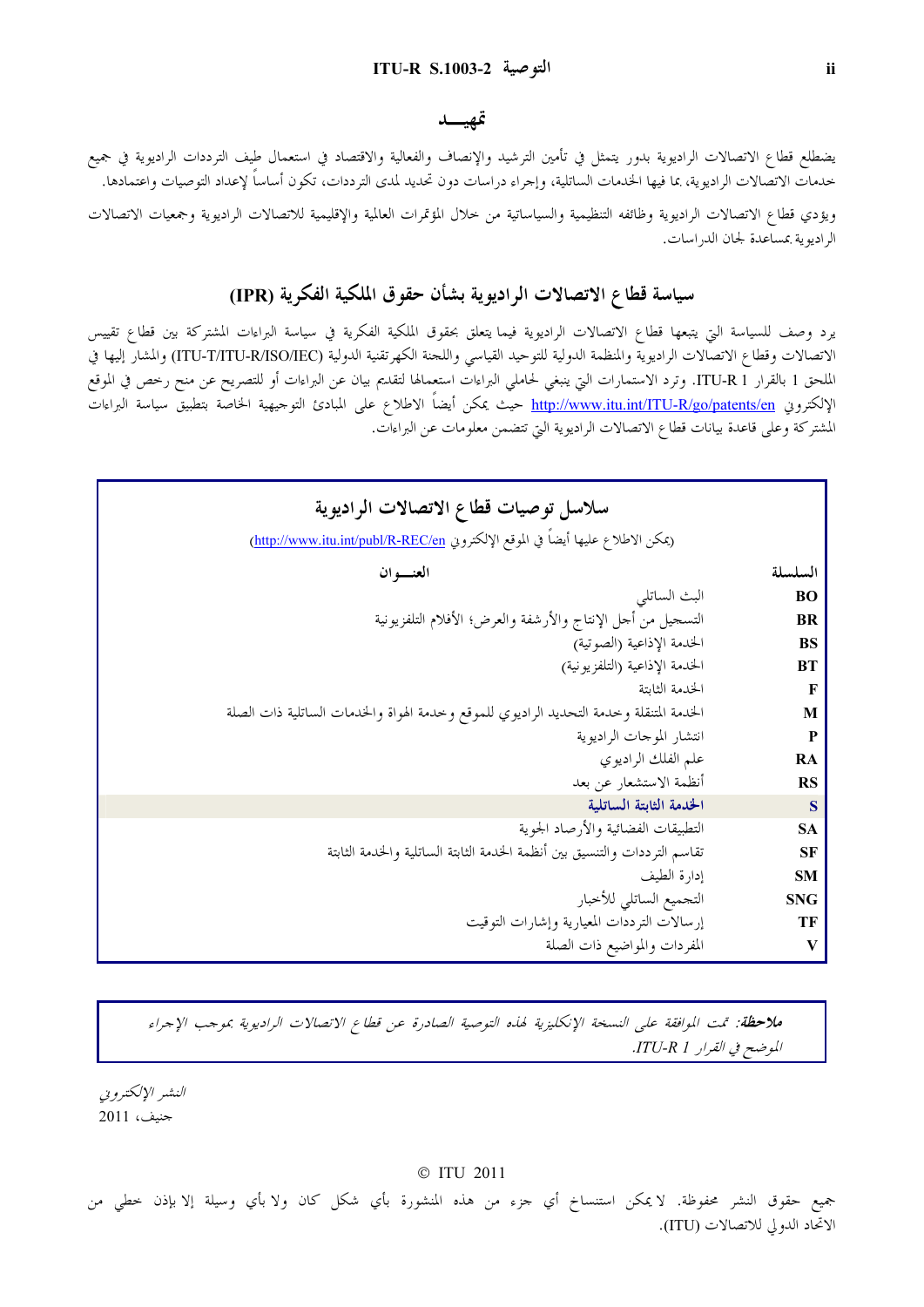# التوصية ITU-R S.1003-2

الحماية البيئية لمدار السواتل المستقرة بالنسبة إلى الأرض (المسألة 34/4 ITU-R)

 $(2010 - 2003 - 1993)$ 

مجال التطبيق

تقدم هذه التوصية إرشادات بشأن مدارات النفايات الخاصة بالسواتل في مدار السواتل المستقرة بالنسبة إلى الأرض وتعليقات على زيادة المخلفات نتيجة القطع الناتجة عن الأعداد المتزايدة من السواتل وعمليات الإطلاق المرتبطة ها.

إن جمعية الاتصالات الراديوية للاتحاد الدولي للاتصالات،

إذ تضع في اعتبارها

أن مدار السواتل المستقرة بالنسبة إلى الأرض (انظر الشكل 1) مورد فريد من نوعه يوفر منافع كبيرة للمشغلين من  $\zeta$ حيث متطلبات الحفاظ على الموقع، والرؤية من الأرض والتغطية، وعدم الحاجة إلى تسهيلات تتبع في هوائيات المحطات الأرضية الصغيرة، وبيئة مدارية مؤاتية نسبيا؛

> أن مقدرة السواتل على البقاء ضعيفة في حالة حدوث تصادم في المدار؛ ب)

أن من شأن تصادم في المدار أن يؤدي إلى فقدان وظائف الاتصالات للساتل أو انحطاطها على الأقل؛  $\overline{(\overline{C})}$ 

أن تدمير ساتل جراء تصادم او انفجار قد يسفر عن سحابة من المخلفات المدارية التي قد تنتشر حول المدار،  $\epsilon$ مما يزيد من احتمال التصادم داخل تلك المنطقة المدارية؛

أن انسياق ساتل على مدار السواتل المستقرة بالنسبة إلى الأرض بعد انتهاء عمره التشغيلي قد يؤدي إلى سد  $( \Delta )$ وصلات التردد الراديوي للسواتل الفعالة،

توصسي

بالإقلال قدر الإمكان من المخلفات التي تترك في منطقة مدار السواتل المستقرة بالنسبة إلى الأرض خلال وضع  $\mathbf{1}$ ساتل في المدار؛

بالسعى إلى بذل كل جهد ممكن لتقصير مدة بقاء المخلفات في مدارات نقل إهليلجية ذات نقاط أوج في ارتفاع  $\overline{2}$ مدار السواتل المستقرة بالنسبة إلى الأرض أو بالقرب منه؛

بأن يُنقل الساتل المستقر بالنسبة إلى الأرض عند انتهاء عمره التشغيلي وقبل أن ينفد وقوده بالكامل، من منطقة  $\overline{\mathbf{3}}$ مدار السواتل المستقرة بالنسبة إلى الأرض لكي يبقى بالتالي في حالة تأثير قوى مسببة للاضطراب في مساره على مدار ذي حضيض لا يقل عن 200 km فوق ارتفاع السواتل المستقرة بالنسبة إلى الأرض (انظر الملحق 1)؛

بضرورة إجراء النقل إلى مدار مقبرة المخلفات بحذر شديد من أجل تجنب تداخل الترددات الراديوية مع  $\overline{\mathbf{4}}$ السواتل الفعالة.

ينبغي إحاطة لجان دراسات الاتصالات الراديوية 5 و6 و7 علماً بمذه التوصية. ويرجى من لجنة للاتصالات الراديوية أن تبحث موضوع منع ترك ٌ عناصر خلفتها مركبة فضائية أو مرحلة النقل في القوس المستقرة بالنسبة إلى الأرض حيث تشكل هذه العناصر خطورة على المركبات الفضائية في الخدمة.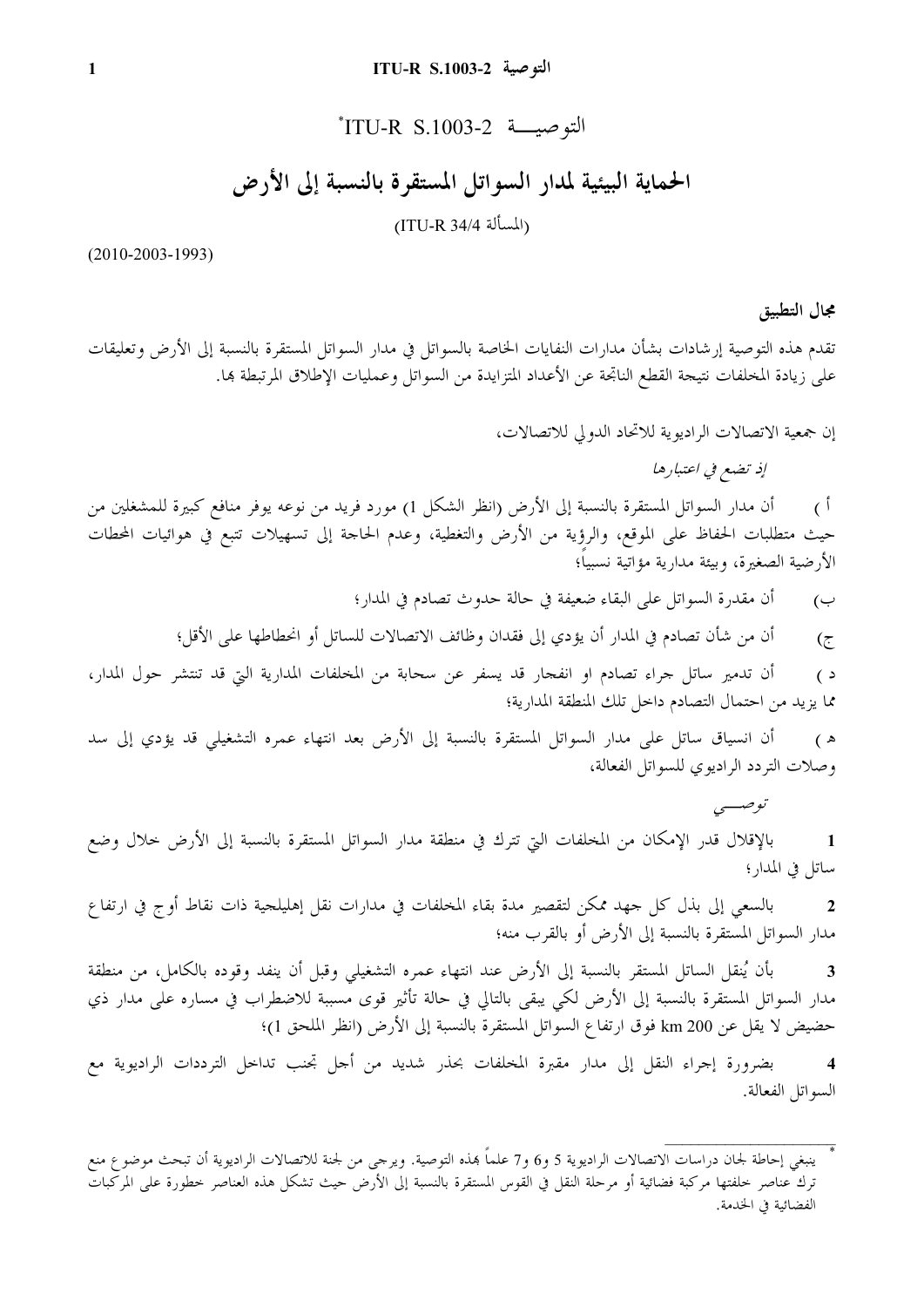## الملحق 1

الحماية البيئية لمدار السواتل المستقرة بالنسبة إلى الأرض

كانت توجد في 2010 مركبات فضائية وأجسام صاروخية معروفة يبلغ عددها 1100 تقريباً بالقرب من مدار السواتل المستقرة بالنسبة إلى الأرض، ويشغَّل حالياً قرابة الثلث منها.

والمعرفة ببيئة المدار المستقر بالنسبة إلى الأرض تتوقف على مقدار استبانة عمليات الرصد التي تحري على الأرض. ويمكن في الوقت الحالي الكشف عن جسم أو تتبعه على هذا المدار إذا كان أصغر قطر لهذا الجسم أقل بقليل من متر واحد (في أفضل الأحوال)؛ وعلى سبيل المقارنة، ففي المدار الأرضى المنخفض تكون مجموعة الأجسام التي تتعدى أقطارها 30 cm حتماً معروفة ومسحلة، أما الأجسام التي تقل أقطارها حتى mm 5، فتحدَّد خصائصها إحصائياً من حيث الارتفاع والميل. وتكون المعرفة بمواقع المركبات الفضائية أو الأجسام غير الخاضعة للتحكم بواسطة التردد الراديوي أقل جودة من معرفة المشغل بمواقع المركبات الفضائية الفعالة.

ويأتي الخطر بالنسبة للمركبات الفضائية المشغَّلة من قطع مخلفات الانفحارات التي تُعزى إلى بقايا الوقود والغازات في الأجسام الصاروخية وإلى الطاقة المخزَّنة في البطاريات في حالات أقل. وقد يأتي الخطر أيضاً من القطع الناتجة عن تصادمات بين مركبات فضائية سليمة. وعلاوة على هذا، تنحم قطع إضافية أيضاً عندما تتصادم قطعة مع مركبة فضائية سليمة أو مع قطعة أخرى. وقد زاد هذا الخطر الأخير بشكل كبير في السنوات الأخيرة على بعض الارتفاعات كنتيجة لعدد صغير من الحوادث. وإن حوالي 60% من الأجسام المدرجة في كتالوج المراقبة الفضائية هي أجسام ناتجة عن تكسر المخلفات. وجرى تحديد حادثي تكسر في منطقة المدار المستقر بالنسبة إلى الأرض ووُصفاً معاً كحادثي انفجار. ومن المحتمل جداً أن أحداثاً أخرى قد وقعت و لم يُكشف عنها بسبب قصور طرائق الرصد على هذا الارتفاع.

وفي حين أن التصادمات في المدار المتزامن مع الأرض لا تسفر عن النتائج الكبيرة التي تسفر عنها التصادمات في المدار الأرضى المنخفض، إذ تبلغ سرعات الارتطام النمطية نحو 500 m/s، فقد تلحق هذه التصادمات رغم ذلك أضراراً كبيرة بالأنظمة المدارية.

ونظراً للقيود الحالية (النبضة المحددة أساساً) التي تعرفها أنظمة الدفع الفضائية، ليس من العملي استرداد أجسام من ارتفاعات المدار المستقر بالنسبة إلى الأرض أو إعادقما إلى الأرض عند نماية عمرها التشغيلي. ولهذا، يجب إقامة منطقة محمية فوق المدار المستقر بالنسبة إلى الأرض وتحته وحوله، تحدد النظام المداري الاسمى الذي سوف تبقى وتتحرك داخله السواتل المشغَّلة. ولتفادي تراكم أجسام غير عاملة في هذه المنطقة وما يتصل بذلك من زيادة في كثافة تجمع الأجسام وخطر التصادم المحتمل الذي يمكن أن يؤدي إليه هذا، ينبغي تحريك السواتل خارج هذه المنطقة في نماية عمرها التشغيلي. ولضمان أن هذه الأجسام لا تنطوي على خطر تصادم مع السواتل التي توضع في المدار المستقر بالنسبة إلى الأرض، ينبغي تحريكها إلى ارتفاعات أعلى من منطقة هذا المدار، وليس إلى ارتفاعات أدنى منها. وينبغي أن يكون الارتفاع المستهدف الخاص بالنفايات عالياً بما يكفي لكي لا يتداخل الساتل مع السواتل المشغَّلة الحالية في منطقة المدار المستقر بالنسبة إلى الأرض، في حالة تأثير قوى مسببة للاضطراب. وتدمج هذه المنطقة المدار المستقر بالنسبة إلى الأرض (منطقة تشغيلية للحفاظ على الموقع) وممر التحريك فوق هذا المدار مباشرة وتصل إلى ارتفاع 200 km فوق ارتفاع هذا المدار (مثلما يبين الشكل 1).

والشرط الأساسي هو أنه بعد ترك النفايات في مدار ذي ارتفاع أعلى، يجب ألا تعود المركبة الفضائية التي ستكون تحت تأثير قوى مسببة للاضطراب إلى منطقة المدار المستقر بالنسبة للأرض:

$$
\Delta H > h + \delta
$$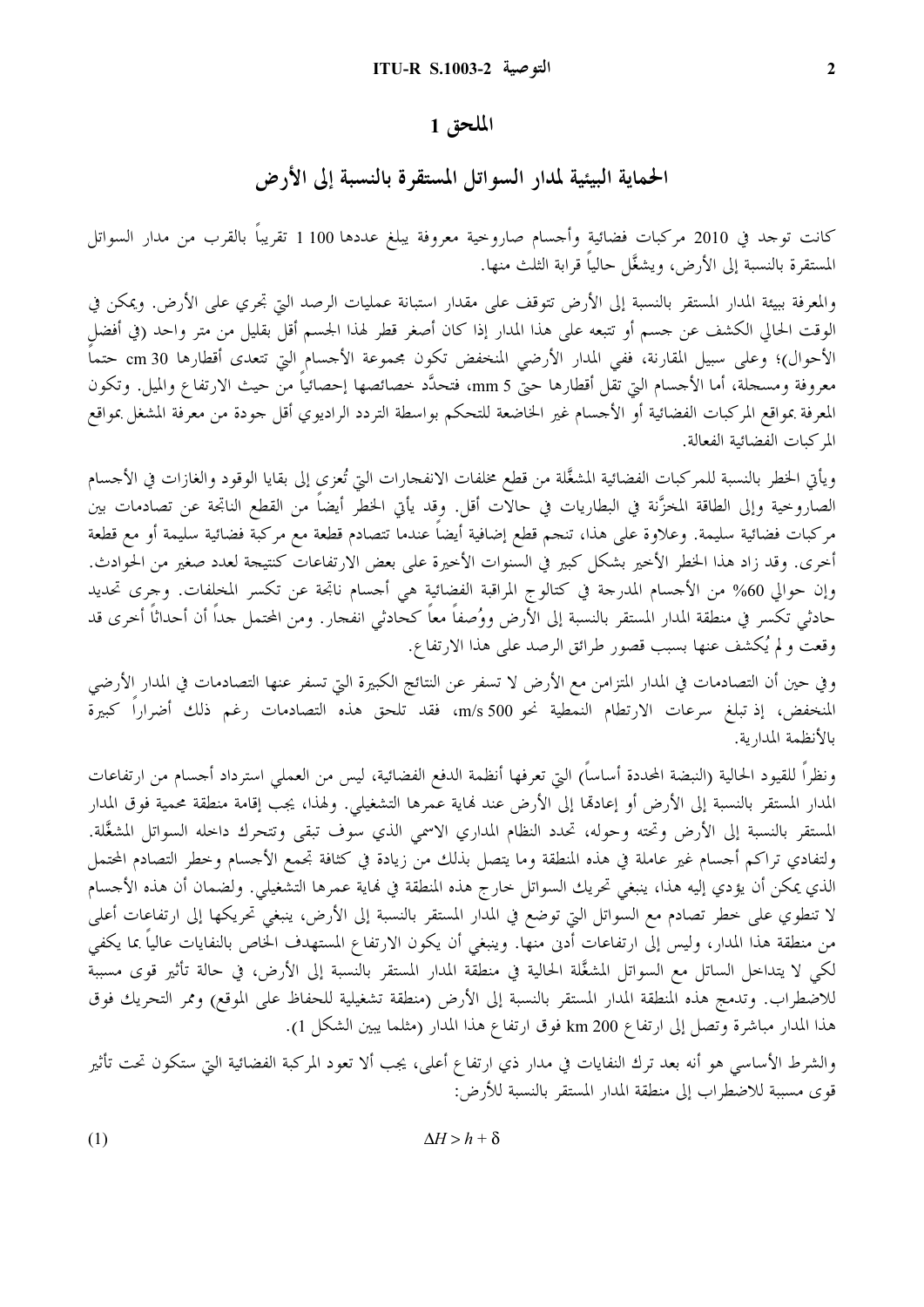الشكل 1

مثال توضيحي على منطقة المدار المستقر بالنسبة للأرض (المناطق المظللة) والارتفاع الأدبى للمدار الجديد



عتبة الارتفاع الأدبي للمدار الجديد

ارتفاع المدار المستقر بالنسبة إلى الأرض

.<br>H∆: الزيادة الدنيا للارتفاع فوق ارتفاع المدار المستقر بالنسبة للأرض للمركبة الفضائية التي توضع في مدار جديد .<br>8: الهبوط الأقصى في ارتفاع المركبة الفضائية في المدار الجديد بسبب الاضطرابات l : الارتفاع الأدنى لمنطقة المدار المستقر بالنسبة للأرض المحمية فوق ارتفاع هذا المدار  $S.1003-02$ 

#### اضطرابات تلحق بساتل في مدار فوق المتزامن  $\blacksquare$

بما يلي:

ستتعرض حركة ساتل يُدخل في مدار ذي ارتفاع يعلو تماماً على المدار المستقر بالنسبة إلى الأرض للاضطرابات بشكل دوري جراء تأثير :

$$
\delta_{SRP} < 1\ 000\ C_r\ A/M
$$

 $(2)$